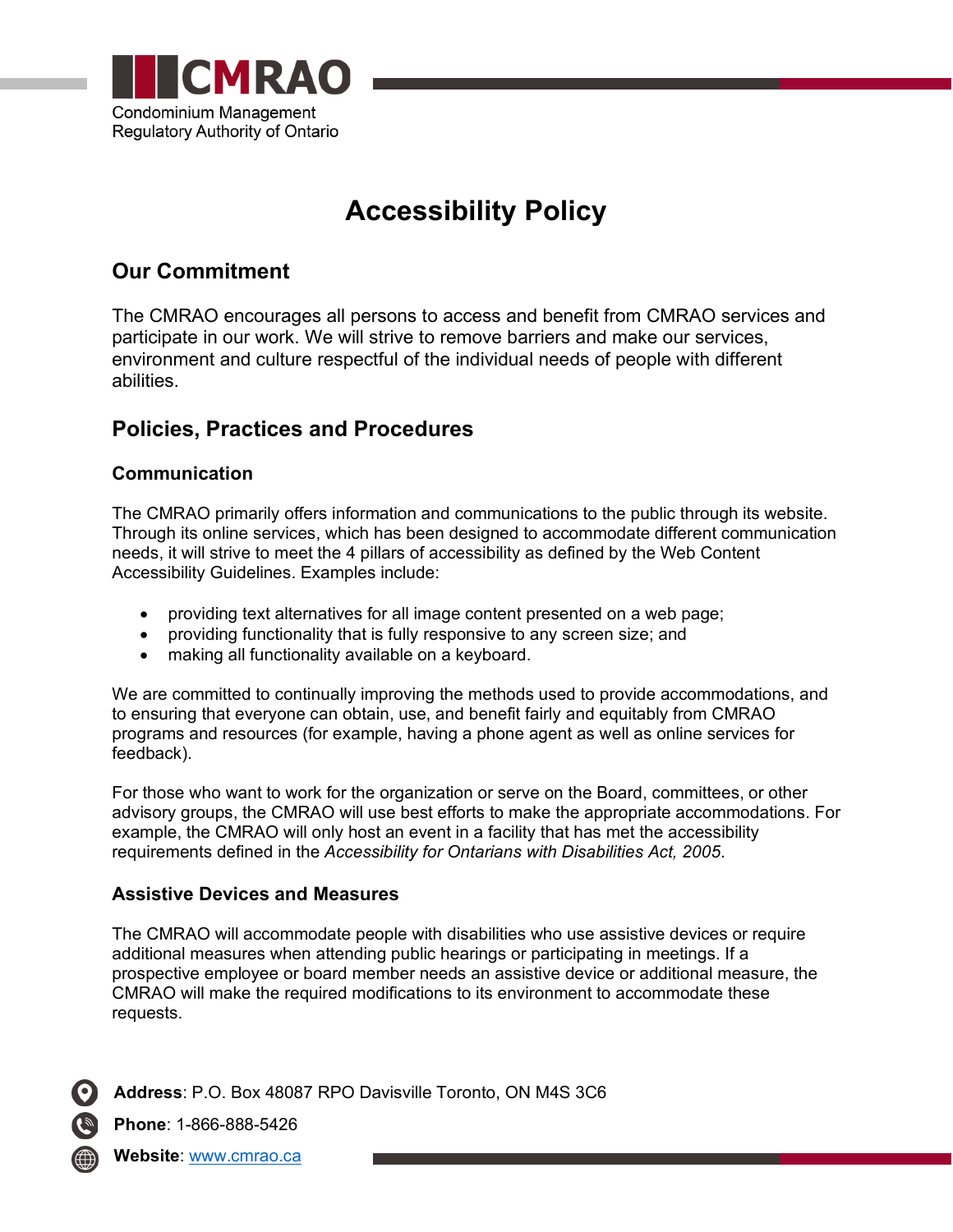## **Use of Service Animals and Support Persons**

At CMRAO's premises, and wherever the CMRAO hosts meetings and other stakeholder events, the organization is committed to welcoming people with disabilities who are accompanied by a service animal or support person.

#### **Procedures**

The CMRAO is committed to creating an environment that is respectful to all members of the public who seek access to its services. CMRAO procedures guide employees, Board members and other third-party agents on how to:

- interact and communicate with people with different disability related needs;
- interact with those who use an assistive device or require the assistance of a service animal or a support person;
- assist a person with a disability who is having difficulty accessing CMRAO 's services; and
- provide safe evacuation for people with disabilities during an emergency.

#### **Training for Staff and Board**

All CMRAO staff, volunteers and Board members and any third-party contractors employed by will receive accessibility training on how to meet the needs and experiences of persons with disabilities. Topics include:

- an overview of the Human Rights Code as it relates to persons with disabilities;
- an overview of the *Accessibility for Ontarians with Disabilities Act, 2005* and the requirements of the customer service standard;
- applying CMRAO 's policies, practices and procedures relating to the customer service standard; and
- following CMRAO's emergency management plan for protecting people with disabilities.

The CMRAO will provide further training when making changes to these policies, practices, and procedures.

Upon request, CMRAO will look to provide publications and/or processes for receiving and responding to feedback in accessible formats and with communication supports (dependent on document specifications). The CMRAO will make every effort to ensure that formats and supports take into account the person's accessibility needs, and to provide these at no more than the regular cost charged to others.